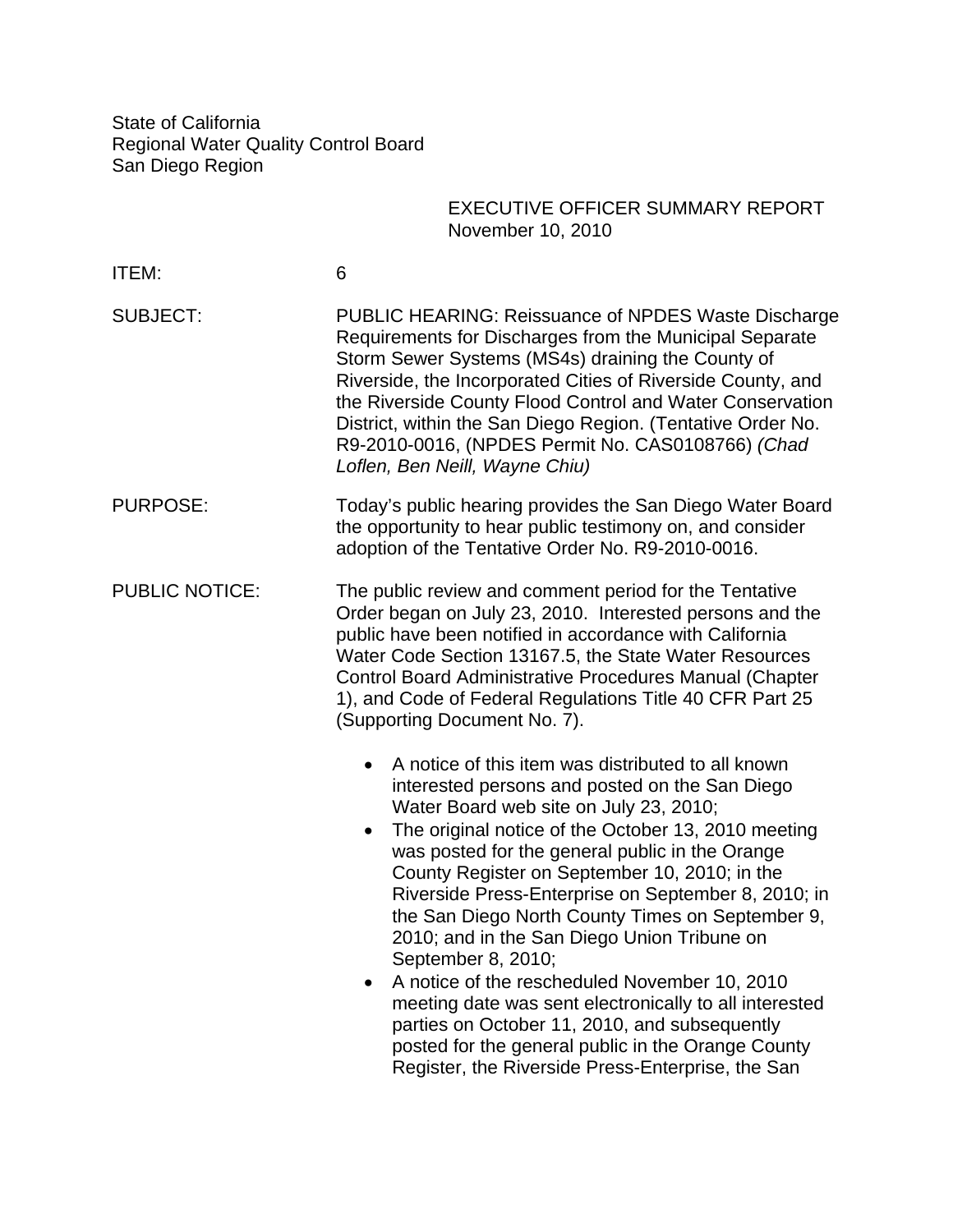Diego North County Times, and the San Diego Union Tribune.

• In addition, notice was included on the November 10, 2010 San Diego Water Board meeting agenda.

DISCUSSION: Tentative Order No. R9-2010-0016 is the proposed reissuance of the Municipal Storm Water Permit (Order No. R9-2004-0001) for portions of Riverside County within the San Diego Region. The Tentative Order serves as both Waste Discharge Requirements and as a federal National Pollutant Discharge Elimination System permit.

> The Tentative Order would, if adopted, require the County of Riverside, the incorporated cities of Riverside County, and the Riverside County Flood Control and Water Conservation District (Copermittees), within the San Diego Region to continue to prohibit the discharge of non-storm water from their separate storm sewer systems (MS4s) and to reduce the discharge of pollutants in storm water from their MS4 to the maximum extent practicable (MEP). These requirements are mandated by Clean Water Act Section 402(p).

In lieu of numeric effluent limitations, pollutant discharge reduction is accomplished through the Copermittees' implementation of comprehensive runoff management programs. These runoff management programs are to be implemented on jurisdictional and watershed levels, depending upon the scale of the water quality issues being addressed.

#### Background and Permitting Approach Summary

The Tentative Order (No. R9-2010-0016) with the Fact Sheet (Supporting Document Nos. 1 & 2) builds upon the current Riverside County MS4 Permit, R9-2004-001, while tailoring similar requirements from the South Orange County MS4 permit (R9-2009-0002), to meet the unique needs of the Copermittees and the conditions of the Santa Margarita Watershed (Supporting Document 4). The Tentative Order includes changes made in response to (1) the Report of Waste Discharge (ROWD); (2) new information; and (3) knowledge and experience gained by the Copermittees and the San Diego Water Board during the current permit cycle.

To draft a permit that is sufficiently protective of water quality and enforceable (i.e. all parties are easily able to assess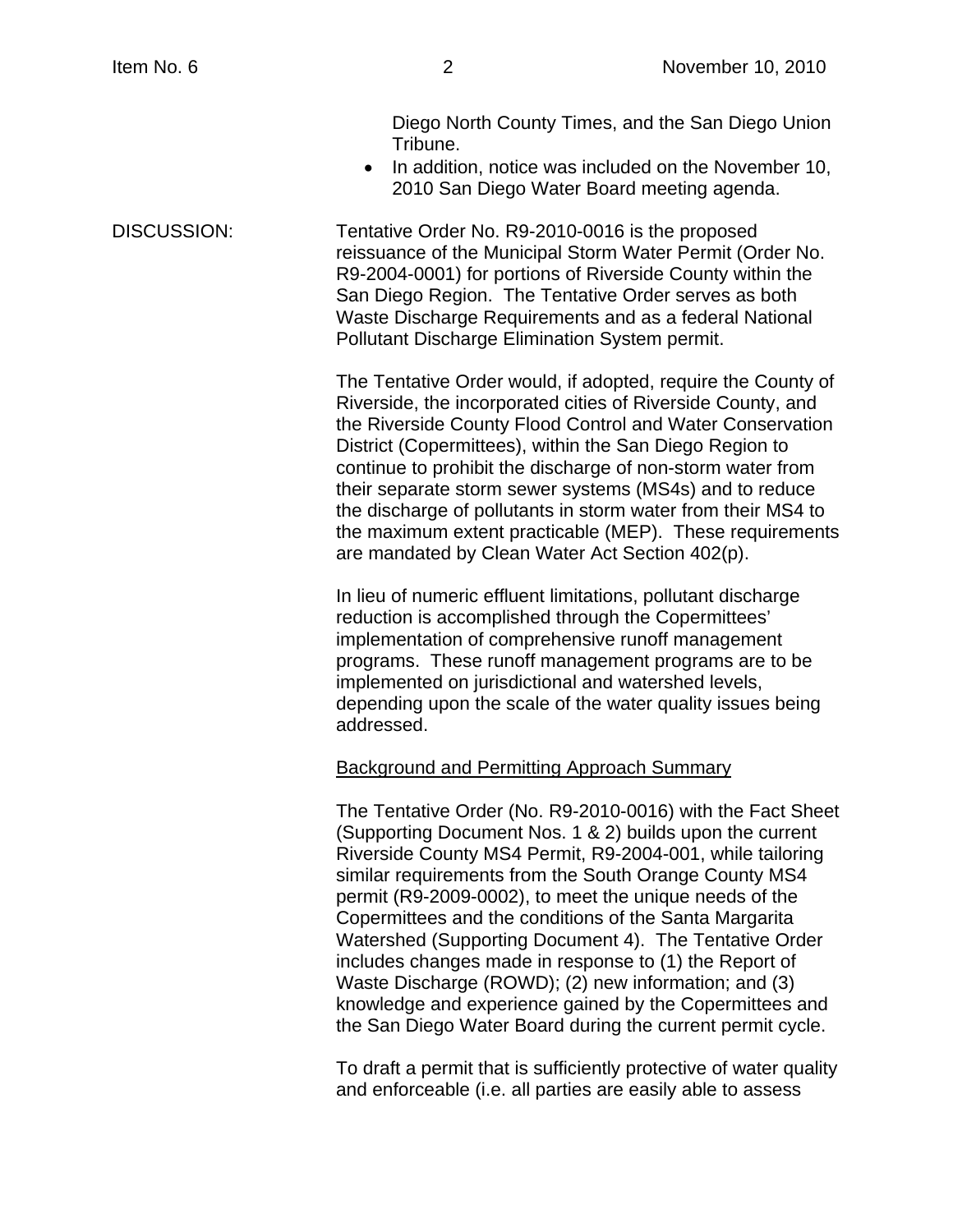compliance in the same manner), the Tentative Order addresses issues known to exist in Riverside County (e.g. unpaved roads, insufficient monitoring, etc.) and brings the MS4 requirements in this Tentative Order to the current standard set forth in other southern California MS4 permits (e.g. for Low Impact Development, retrofit, hydromodification, etc.). This consistency in the San Diego Water Board's approach to MS4 regulation is not only beneficial to developing a regional permit; but more importantly, it is essential in meeting the maximum extent practicable standard.

Prior to the issuance of the Tentative Order, San Diego Water Board staff met with the Copermittees seventeen (17) separate times over six months to discuss at length the conditions to be included in the Tentative Order (Please see the timeline in Supporting Document No. 5). The Tentative Order being considered today was then distributed to the public for review and comment on July 23, 2010. Following the issuance of the Tentative Order, San Diego Water Board staff held six more meetings with the Copermittees and/or interested parties to discuss the proposed requirements.

Staff is sensitive to the cost considerations raised by the Copermittees. To the extent that the Copermittee recommendations did not conflict with the goals of the Clean Water Act and the mission of the San Diego Water Board, the requested changes were made. Many of the changes were made prior to public release and/or as a result of discussions with the Copermittees.

Examples of these include:

- 1. Finalizing an agreement with the Santa Ana Water Board, Region 8, at the request of the Cities of Murrieta, Wildomar, and Menifee in order to streamline regulation, that allows the Cities of Murrieta and Wildomar to be wholly regulated under this Tentative Order, and the City of Menifee to be wholly regulated with the Region 8 MS4 permit, pursuant to CWC Section 13228. (Supporting Document No. 6)
- 2. Staggering and delaying reporting deadlines as much as practicable, while still obtaining the necessary information during the term of the Tentative Order, to make informed decisions.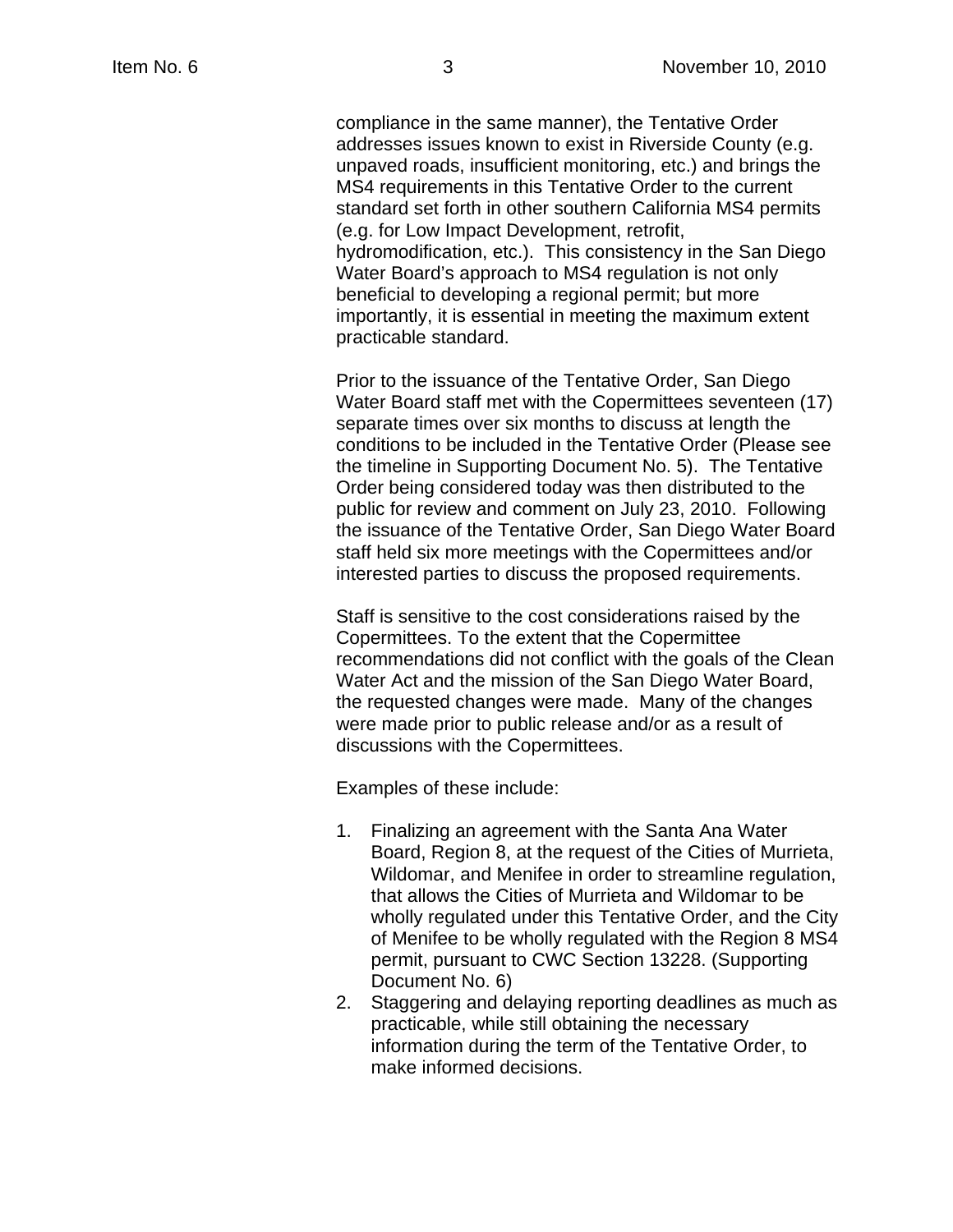- 3. Decreasing monitoring frequency for Stream Assessment Stations (from twice annually to once annually) in return for Copermittee participation in Stormwater Monitoring Coalition monitoring efforts.
- 4. Consolidating and streamlining permitting language in the Low Impact Development, Education and Effectiveness Assessment sections.
- 5. Allowing the development of a standard roadway design/section in lieu of a post-construction storm water mitigation plan.
- 6. Reducing the scope and magnitude of the required retrofit program.
- 7. Removing a special study on unpaved roads.
- 8. Revising requirements on hydromodification to (a) match interim criteria with existing efforts, (b) allow utilization of data prepared by San Diego and Orange Counties, and (c) provide a waiver for redevelopment projects.
- 9. Removing requirements to use Geographical Information Systems in mapping.
- 10. Removing requirements to individually inventory roads, streets, or highways.
- 11. Providing allowances for either Active or Passive Sediment Treatment systems at construction sites.
- 12. Providing greater flexibility in utilizing third-party inspections of commercial and industrial sites.
- 13. Reducing inventory and inspection requirements, as related to 303(d) listed water bodies.
- 14. Revising inspection requirements for private retrofit projects to occur as necessary.
- 15. Removing language requiring the oversight and enforcement of unpaved private roads maintenance.

## Comments on the Revised Tentative Order

The San Diego Water Board has received fourteen letters containing written comments and responded in writing to over 350 comments, which includes 244 comments from the Riverside County Flood Control and Water Conservation District. Written comments received by September 7, 2010 are included as Supporting Document No. 9. The San Diego Water Board's response to these comments is included as Supporting Document No. 8.

## Revisions to Tentative Order No. R9-2010-0016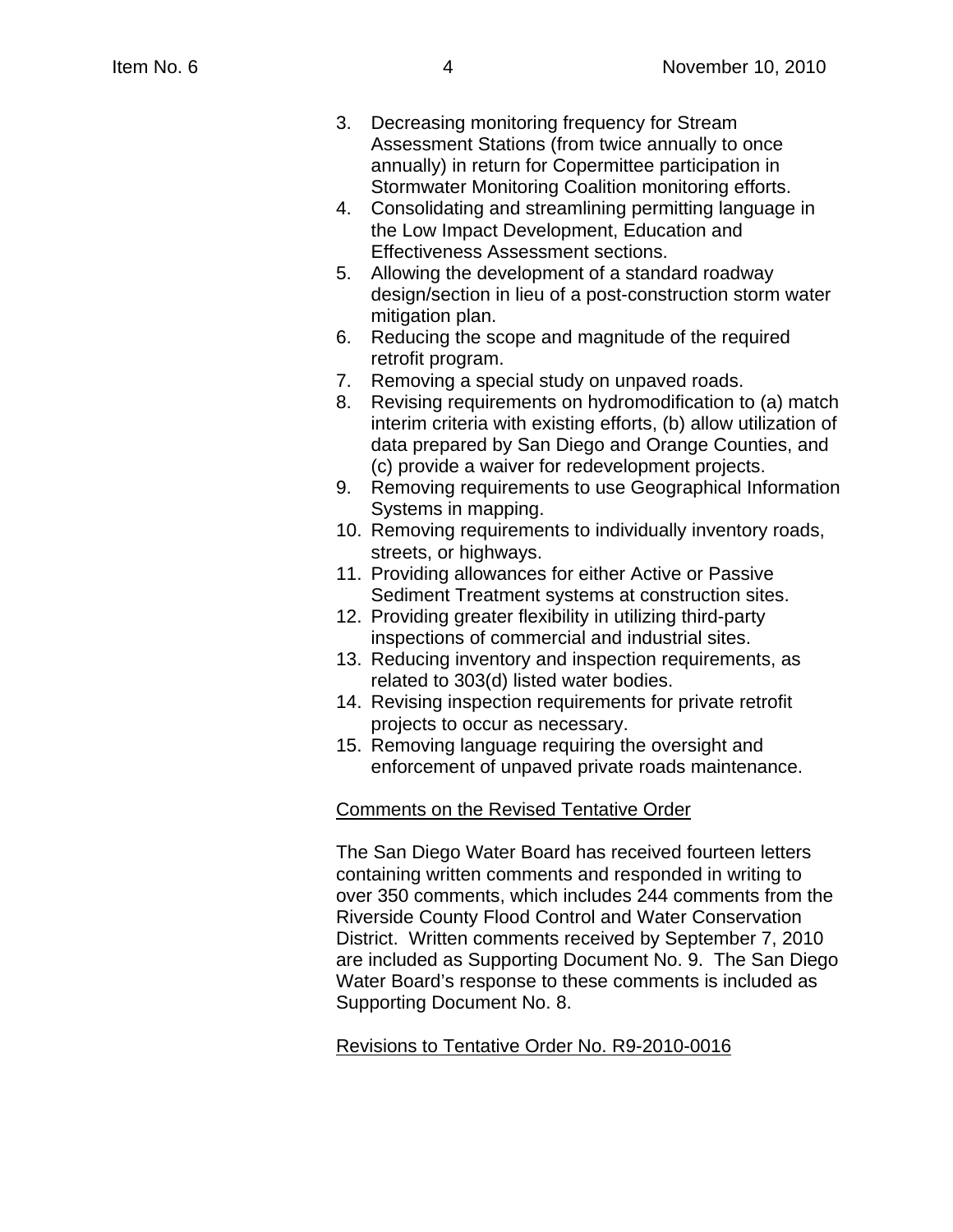Minor revisions to Tentative Order No. R9-2010-0016 and its Fact Sheet are included as Supporting Document No. 3. The changes are made either in response to comments received and/or to correct typographical errors.

#### Procedures for Today's Meeting

The purpose of today's item is to consider comments and adoption on Tentative Order No. R9-2010-0016, as modified. Oral comments will be accepted as part of the hearing. Staff will provide verbal responses to significant public comments raised on revisions to the Tentative Order. Time allotted for oral comments may be limited at the discretion of the San Diego Water Board.

On September 28, 2010 the Copermittees submitted a letter requesting unspecified alternative hearing procedures and the opportunity to meet and discuss these procedures with staff. On October 5, 2010, staff met with the Copermittees to discuss the responses to comments and hearing procedures. The Copermittees refined their request to include testimony by elected officials (3-5 minutes, each), a joint Copermittee technical presentation (1 hour), and closing remarks (15 minutes) (Supporting Document No. 11).

### KEY ISSUES: Based upon review of written comments, the following issues are of significant concern.

- 1. Economic Considerations The Copermittees expressed concerns that the new requirements in the Tentative Order are cost prohibitive to implement. The San Diego Water Board staff has considered the economic information provided by the Copermittees and made appropriate changes in the Tentative Order's requirements. Please see the discussion above; the Fact Sheet Section VI pages 12 to 17 and discussion about Finding E.6 on pages 94 to 96; and responses to comments Nos. 8, 9, 52, 77, 78, 86, 88, 115, 122, 126, 130, 134, and 208.
- 2. Over irrigation prohibition The Copermittees are opposed to removal of the current exemption of the prohibition against over-irrigation discharges. The Tentative Order appropriately removed the exemption of over-irrigation discharged according to federal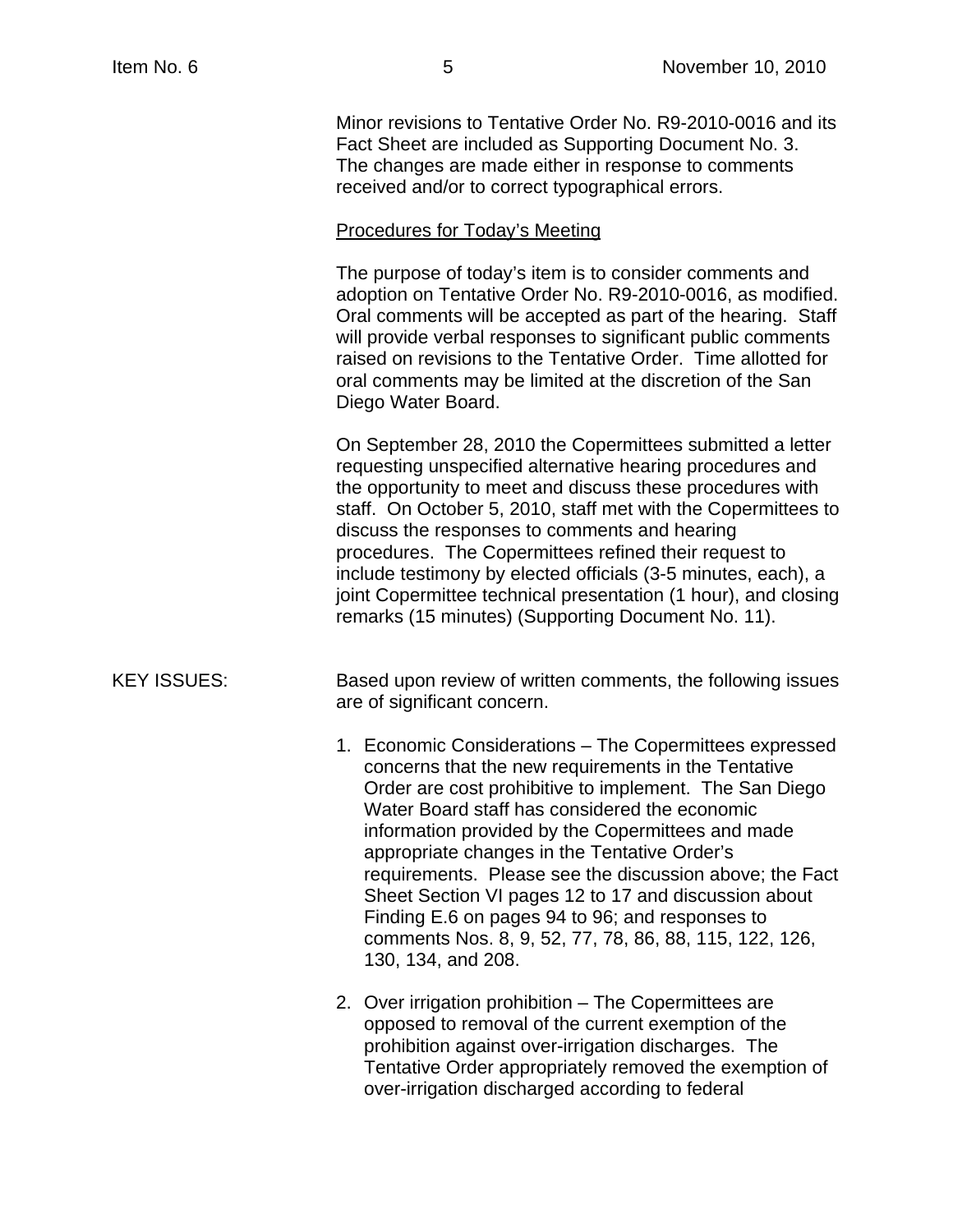regulations. USEPA and non-governmental environmental organizations support removal of the exemption. Please see the Fact Sheet discussion about Finding C.15 on pages 50 to 54 and about Section B.2 on pages 108 to 112; and also responses to comments Nos. 15, 27, 73, 83, 100, 201, 202, 230 and 257.

- 3. Monitoring Requirements The Copermittees believe that the monitoring requirements are excessive and unwarranted and have proposed alternatives to scale down associated costs. The monitoring proposed (with proposed changes) is appropriate in consideration of the Copermittee's record of noncompliance and limited monitoring data available for the watershed. USEPA supports the currently proposed requirements and finds them "consistent with requirements of other recent MS4 permits adopted." Please see Attachment E; the Fact Sheet discussion on pages 188 to 201; and responses to comments Nos. 20, 90, 92, 95, 142, 144, 150, 152-159, 165, 167-169, 172, 173, 177, 180, 181, 193-197, 338, 339, and 340.
- 4. Unpaved roads requirement The Copermittees believe that regulation of unpaved roads should be removed and vetted through a separate general order. The Tentative Order includes requirements to minimize pollution discharges from unpaved roads that are based on similar requirements in the San Franciso Bay Water Board, Region 2, Multi-region MS4 Permit. Where appropriate, the requirements have been modified to address the Copermittees' concerns. USEPA, non-governmental environmental organizations, and a local resident have written in support of the originally proposed language. Please see the Fact Sheet discussion about Finding D.1.c on pages 58 and 59, Section F.1.i on page 146, Section F.3.a.(10) on page 155, and Section F.3.c.(5) on page 160; and also please see response to comments Nos. 1, 19, 69, 101-104, 138-141, 174, 176, 178, 182, 185, 186, 282, and 300.
- 5. Low-Impact Development The USEPA and the Natural Resources Defense Council recommended that requirements pertaining to low-impact development (LID) be more consistent with those in other Southern California MS4 permits. To accommodate these comments, minor modifications have been proposed that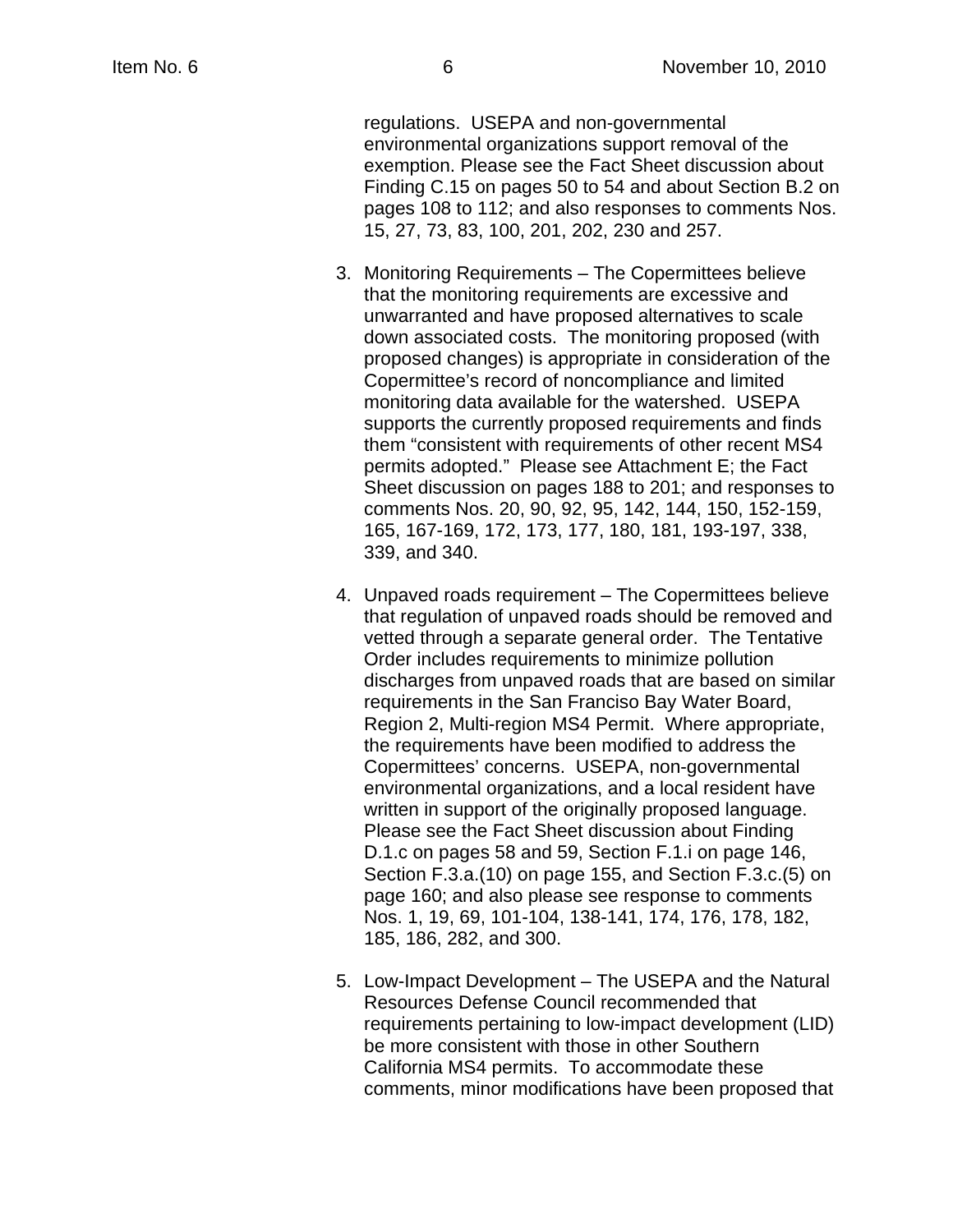| give preference to onsite retention and allow equivalent |
|----------------------------------------------------------|
| biofiltration practices. Please see the Fact Sheet       |
| discussion about Finding D.2.c on pages 71 to 73,        |
| Section F.1.d.(4) on pages 132 to 135, and Section       |
| F.1.d.(7) on pages 136 to 138. Please also see response  |
| to comments Nos. 7, 12, 13, 85, 105, 107, 108, 112, 117, |
| and 118.                                                 |

LEGAL CONCERNS: None.

DOCUMENTS:

- SUPPORTING 1. Tentative Order No. R9-2010-0016, with attachments
	- 2. Fact Sheet / Technical Report for Tentative Order No. R9-2010-0016
	- 3. Draft Updates and Errata for the revised Tentative Order
	- 4. Map of Riverside County within the San Diego Region
	- 5. Timeline of Events
	- 6. Letters of Agreement from Santa Ana Water Board and San Diego Water Board Executive Officers
	- 7. Notice of Public Hearing
	- 8. Draft Responses to written comments on Tentative Order No. R9-2010-0016 received between July 23, 2010 and September 7, 2010
	- 9. Written Comment letters received between July 23, 2010 and September 7, 2010 on the Tentative Order
	- 10. Table of Deliverable Due Dates
	- 11. Copermittee letters requesting alternative hearing procedures, dated September 28, 2010 and October 4, 2010.
	- 12. Memo from Catherine George Hagan, Senior Staff Counsel to the San Diego Water Board.

Supporting Document Nos. 1-4, 6, 8, 9, and 11 remain unchanged from the October 13, 2010 Agenda materials